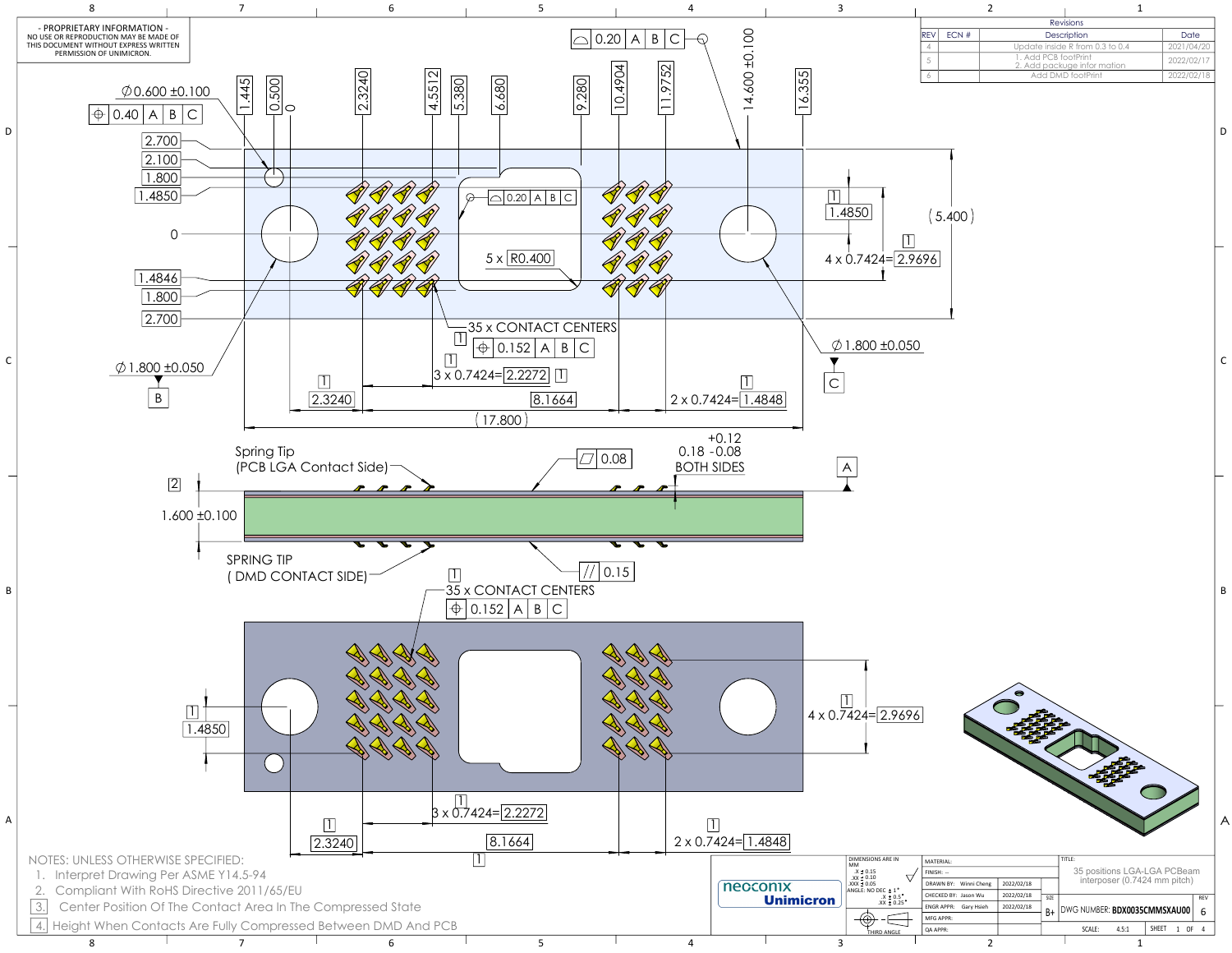

8 7 7 6 7 5 7 4 7 3 2 2 1

HIRD ANGLE

|   | MATERIAL:                      |            |      | TITLE:<br>35 positions LGA-LGA PCBeam |                              |              |      |            |
|---|--------------------------------|------------|------|---------------------------------------|------------------------------|--------------|------|------------|
|   | $FINISH: -$                    |            |      |                                       |                              |              |      |            |
|   | DRAWN BY: Winni Cheng          | 2022/02/18 |      |                                       | interposer (0.7424 mm pitch) |              |      |            |
| ۰ | CHECKED BY: Jason Wu           | 2022/02/18 | SIZE |                                       |                              |              |      | <b>REV</b> |
|   | <b>ENGRAPPR:</b><br>Gary Hsieh | 2022/02/18 | B+   |                                       | DWG NUMBER: BDX0035CMMSXAU00 |              |      |            |
|   | MFG APPR:                      |            |      |                                       |                              |              |      | 6          |
|   | QA APPR:                       |            |      | SCALE:                                | 12:1                         | <b>SHEET</b> | 2 OF | 4          |
|   |                                |            |      |                                       |                              |              |      |            |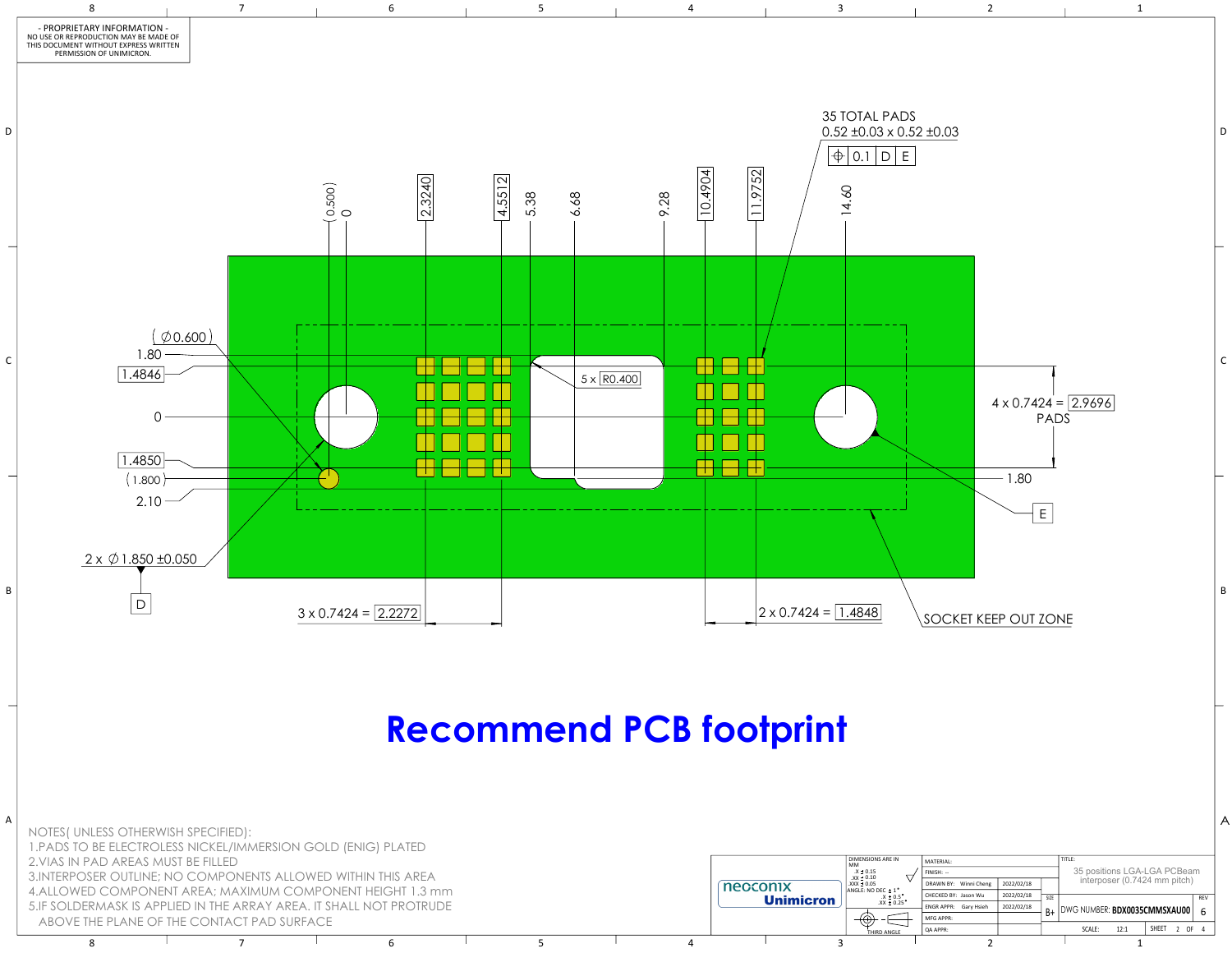

| 5<br>(4.16)<br><b>WINDOW</b><br>5<br>7X (Ø0.52) CIRCULAR TEST PADS<br>s<br>a<br>e<br>⊐<br>€<br>æ<br>1<br>.25<br>۵<br>c<br>ш<br>CR<br>g<br>g<br>¥,<br>Н<br><b>LIZATION</b><br>I)<br>TITLE:<br>MATERIAL:<br>35 positions LGA-LGA PCBeam<br>interposer (0.7424 mm pitch)<br>FINISH: --<br>DRAWN BY:<br>Winni Cheng<br>2022/02/18<br>CHECKED BY: Jason Wu<br>2022/02/18<br>SIZE<br>REV<br><b>ENGR APPR:</b><br>Gary Hsieh<br>2022/02/18<br>DWG NUMBER: BDX0035CMMSXAU00<br>B+<br>6<br>$\ddagger$<br>MFG APPR: | $\overline{c}$ |  | $\mathbf 1$                                      |                |
|-----------------------------------------------------------------------------------------------------------------------------------------------------------------------------------------------------------------------------------------------------------------------------------------------------------------------------------------------------------------------------------------------------------------------------------------------------------------------------------------------------------|----------------|--|--------------------------------------------------|----------------|
|                                                                                                                                                                                                                                                                                                                                                                                                                                                                                                           |                |  |                                                  | D              |
|                                                                                                                                                                                                                                                                                                                                                                                                                                                                                                           |                |  |                                                  | $\mathsf C$    |
|                                                                                                                                                                                                                                                                                                                                                                                                                                                                                                           |                |  |                                                  | B              |
| QA APPR:                                                                                                                                                                                                                                                                                                                                                                                                                                                                                                  |                |  | SHEET<br>2.5:1<br>$3$ OF<br>SCALE:<br>$\sqrt{4}$ | $\overline{A}$ |